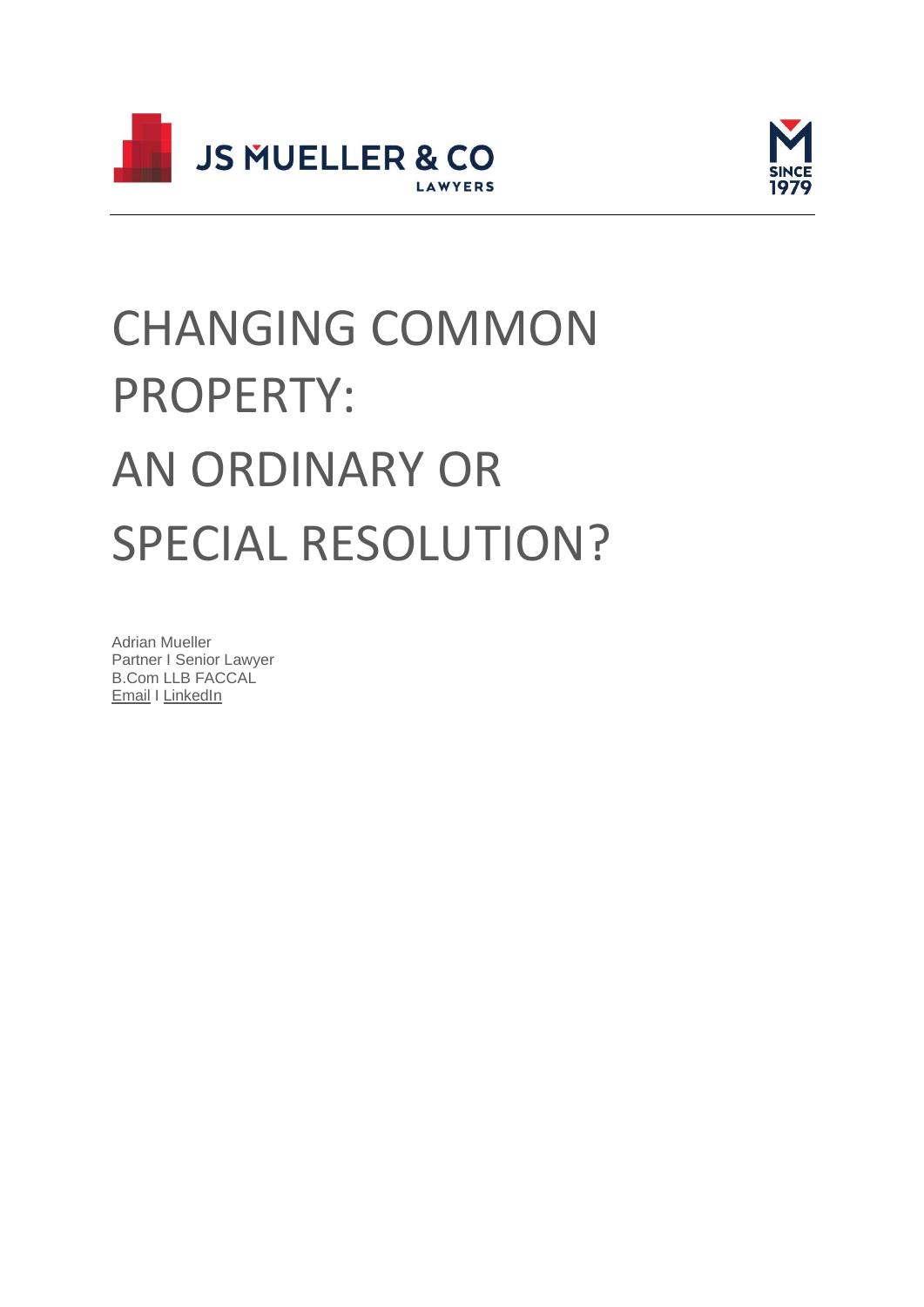

## **CHANGING COMMON PROPERTY: AN ORDINARY OR SPECIAL RESOLUTION?**

What type of resolution must an owners corporation pass in order to authorise a change to common property? The strata legislation allows an owners corporation to replace common property with the authority of an ordinary resolution. But the legislation also says that an owners corporation cannot upgrade common property unless it first passes a special resolution. Where is the line drawn between replacing and improving common property? In this article we take a closer look at this much vexed issue.

### **Legislative Framework**

Section 106 of the *Strata Schemes Management Act 2015* (**Act**) imposes on an owners corporation the duty to renew and replace common property. The owners corporation is able to make decisions to replace items of common property by passing an ordinary resolution.

Section 108 of the Act allows an owners corporation to alter, add to or erect a new structure on the common property, for the purpose of improving or enhancing the common property, by passing a special resolution.

So when is a change to common property merely a replacement that can be approved by an ordinary resolution compared to an improvement or enhancement that needs a special resolution in order to be properly authorised? The question can be answered by taking a look at three common scenarios.

#### **Scenario One – Repainting**

Consider a strata building that is painted in white. The owners corporation decides to repaint the building. Does that decision need to be approved by an ordinary or special resolution? The answer depends on why the owners corporation has decided to repaint the building. If the existing paint is old and worn and needs to be replaced, then the decision to replace the paint can be authorised by an ordinary resolution because that decision is being made to keep the common property in good repair (section 106). But if there is nothing wrong with the existing paint job, and the owners corporation simply decides that it is time to modernise and freshen the appearance of the building by giving it a new lick of paint, then that decision needs to be authorised by a special resolution because it is made to improve or enhance the common property rather than keep it in good repair (section 108).

What happens if the owners corporation decides to change the paint colour from white to brown? Does that make a difference? Does the decision to change the paint colour need to be authorised by a special resolution? The analysis above does not change. If the decision to change the paint colour is made because the existing paint is old and worn and needs to be replaced, then changing the paint colour can be authorised by ordinary resolution.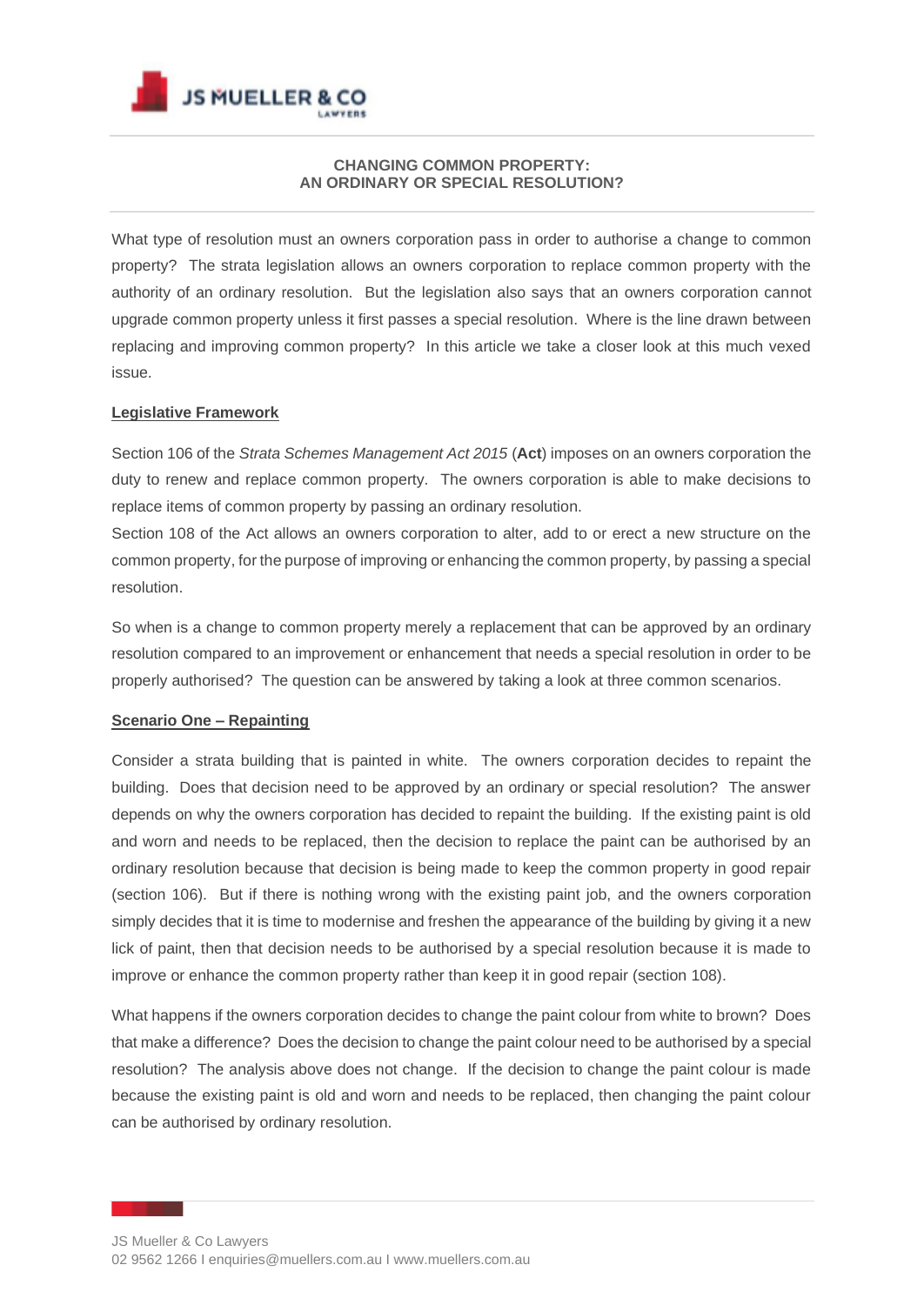

This was confirmed by the NSW Supreme Court in *Stolfa v Owners Strata Plan No. 4366* [2009] NSWSC 589. There, an owners corporation decided to replace a rotten timber floor with a concrete floor slab in a common property void area. The Court concluded that the decision to replace the timber floor with a new concrete floor could be authorised by ordinary resolution because the new floor was not an improvement or enhancement under section 108 but appropriate repairs to common property that was in disrepair that were required under section 106. So it did not matter that the owners corporation replaced a timber floor with a concrete floor. The decision could still be made by ordinary resolution as the decision was made for the purpose of keeping the common property in good repair.

### **Scenario Two – Window Replacement**

An owners corporation decides to replace all of the windows in the facades of its building. The decision is made because the windows are old and worn and some of them leak when it rains. In the case of some of the windows, replacements parts for them are no longer available. Does the decision to replace all of the windows in the building require an ordinary or special resolution?

The answer to this question depends on whether it is reasonably necessary for the owners corporation to replace all of the windows. This, in turn, depends on whether all of the windows have reached the end of their service life, can no longer be properly maintained, are beyond repair and need to be replaced. If the windows have reached the end of their service life and there is no way to keep them in good repair except by replacing them, then the decision to replace the windows can be authorised by an ordinary resolution (section 106). But if some of the windows have not reached the end of their service life or can still be kept in good repair by ongoing maintenance and repairs and do not have to be replaced, the decision to replace all of the windows must be made by a special resolution (section 108).

This was confirmed by the NSW Supreme Court in *Glenquarry Park Investments Pty Ltd v Hegyesi*  [2019] NSWSC 425. There, the majority of owners in a strata building wanted to replace a lift which was old, often broke down and operated in a clunky manner. The minority of owners (who held more than 25% of the unit entitlements) did not want to spend the money replacing the lift. The owners corporation passed an ordinary resolution to replace the lift. The Court concluded that it was not reasonably necessary for the owners corporation to replace the lift because even though the lift was old it had not reached the end of its service life, parts were still available for it and it could still be kept in good repair through ongoing maintenance at least for a few more years. For that reason, the Court decided that the decision to replace the lift was made for the purpose of improving or enhancing the common property rather than keeping the common property in good repair and therefore needed to be approved by a special resolution (section 108).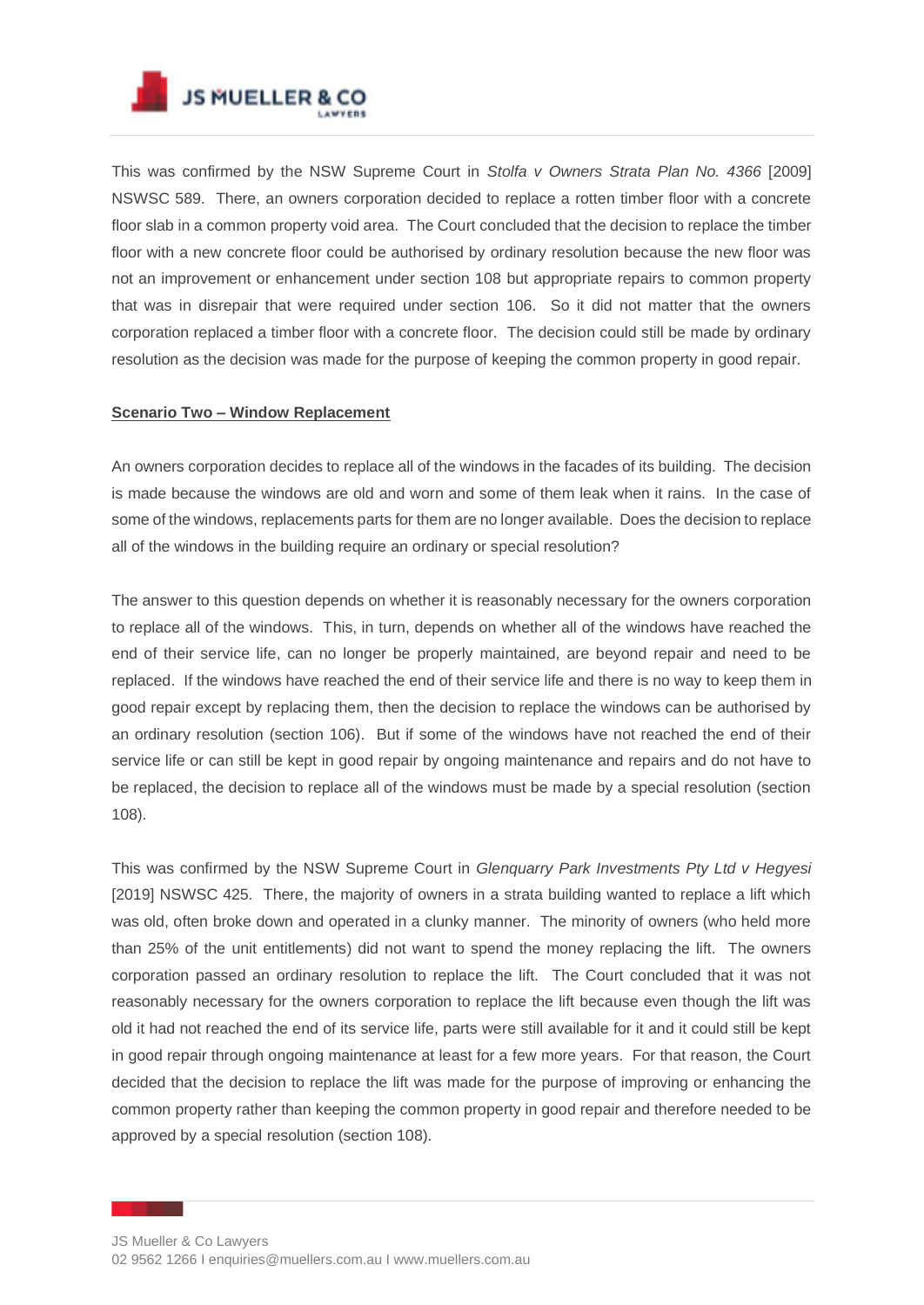

That was the case even though the lift would need to be replaced in a few short years and, in the long run, it would likely prove more expensive to keep the lift going rather than replacing it now.

### **Scenario Three – Upgrading Balustrades**

An old high rise apartment building has numerous balcony balustrades which are common property. The balustrades complied with the applicable ordinances at the time they were built. However, the balustrades do not comply with contemporary safety standards expressed in the Building Code of Australia. For example, the balustrades are less than 1 meter high, contain climbing elements and also have gaps greater than 125mm that could allow an infant to fall through them. There are a group of owners in the building who want to replace the balustrades to make them compliant with the Building Code. There is another group of owners who do not want to replace the balustrades. Does the decision to replace the balustrades need to be approved by ordinary or special resolution?

The answer to this question will primarily depend on whether or not the balustrades are unsafe. If the balustrades are unsafe and the owners corporation knows, or should know, that they are unsafe, then the decision to replace the balustrades can be authorised by an ordinary resolution (section 106). But if the balustrades are not unsafe, or the owners corporation does not and should not know that they are unsafe, then the decision to replace the balustrades must be authorised by a special resolution (section 108).

This was confirmed by a recent decision of the Appeal Panel of NCAT in which our firm acted for the successful lot owner, the case of *The Owners – Strata Plan No. 36613 v Doherty; Doherty v The Owners – Strata Plan No. 36613* [2021] NSWCATAP 285. In that case, the lot owner claimed that certain outdoor balustrades were unsafe because they were not high enough, contained climbing elements and large gaps and did not comply with the current Building Code. The owners corporation argued that it was not responsible for upgrading the balustrades to ensure that they met contemporary safety standards expressed in the Building Code.

Ultimately, the Appeal Panel concluded that the balustrades were unsafe and that the owners corporation knew or should have known that they are unsafe. This is because the owners corporation had obtained several expert reports and advice from the local council verifying that the balustrades were unsafe. For that reason, the Appeal Panel said that the duty of the owners corporation to repair and replace common property required the owners corporation to act to replace an unsafe balustrade on common property. Hence, the decision to replace the unsafe balustrade could have been authorised by an ordinary resolution (section 106). It would not matter that an old balustrade would be replaced by a new, superior one.